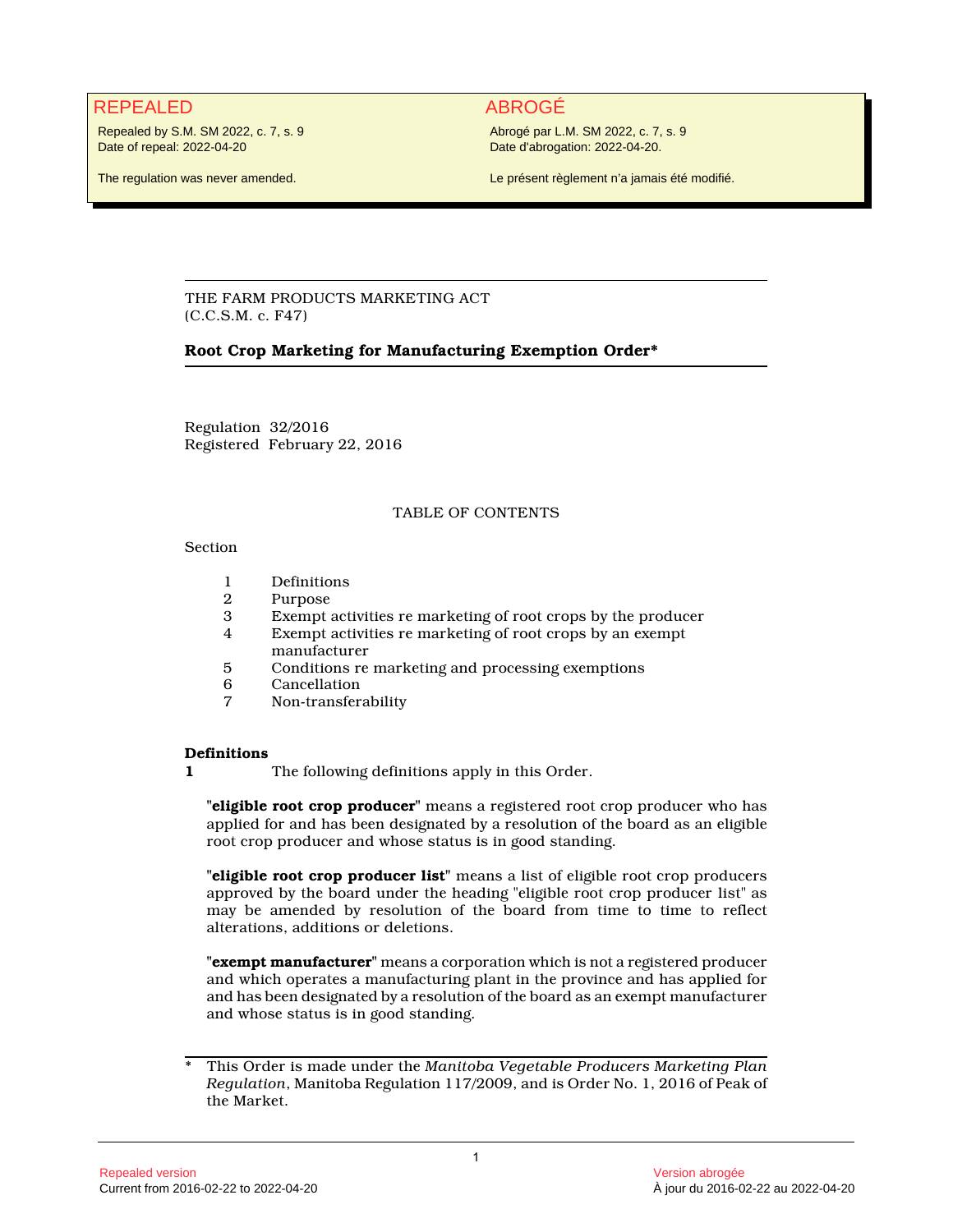**"exempt manufacturer list"** means a list of exempt manufacturers approved by the board under the heading "exempt manufacturer list" as may be amended by a resolution of the board from time to time to reflect alterations, additions or deletions.

**"manufacturing plant"** means a facility in Manitoba owned and operated by an exempt manufacturer which processes root crops.

**"process"** includes peeling, breaking or changing the nature, form, size, shape, quality or condition of a root crop.

#### **Purpose**

**2** The purpose of this Order is to establish a system under which an eligible root crop producer may market root crops produced by the producer to an exempt manufacturer in order to provide the exempt manufacturer with root crops for processing at the manufacturing plant of that exempt manufacturer.

#### **Exempt activities re marketing of root crops by the producer**

**3** Subject to the terms of this Order, an eligible root crop producer is exempt from the following:

(a) sections 3, 6, 7, 10 and 11 of the *Root Crop General Order*, Manitoba Regulation 198/94;

(b) the *Root Crop Quota Order*, Manitoba Regulation 12/95; and

(c) the *Root Crop Promotion and Research Levies Regulation*, Manitoba Regulation 112/2010;

with respect to any root crops marketed by the producer in accordance with the terms of this Order.

#### **Exempt activities re marketing of root crops by an exempt manufacturer**

**4** Subject to the terms of this Order, an exempt manufacturer is exempt from sections 3, 6, 7, 10 and 11 of the *Root Crop General Order*, Manitoba Regulation 198/94, with respect to any root crops acquired and processed by the exempt manufacturer in accordance with the terms of this Order.

#### **Conditions re marketing and processing exemptions**

**5** The exemptions provided for in this Order are subject to the following conditions:

(a) the root crops marketed by the eligible root crop producer must be delivered by the producer to the exempt manufacturer at the exempt manufacturer's manufacturing plant;

(b) the root crops referred to in clause (a) must be processed by the exempt manufacturer at the exempt manufacturer's manufacturing plant; and

(c) the exempt manufacturer must not engage in the sale or distribution of root crops acquired from any source unless the root crops have been processed by the exempt manufacturer at the exempt manufacturer's manufacturing plant.